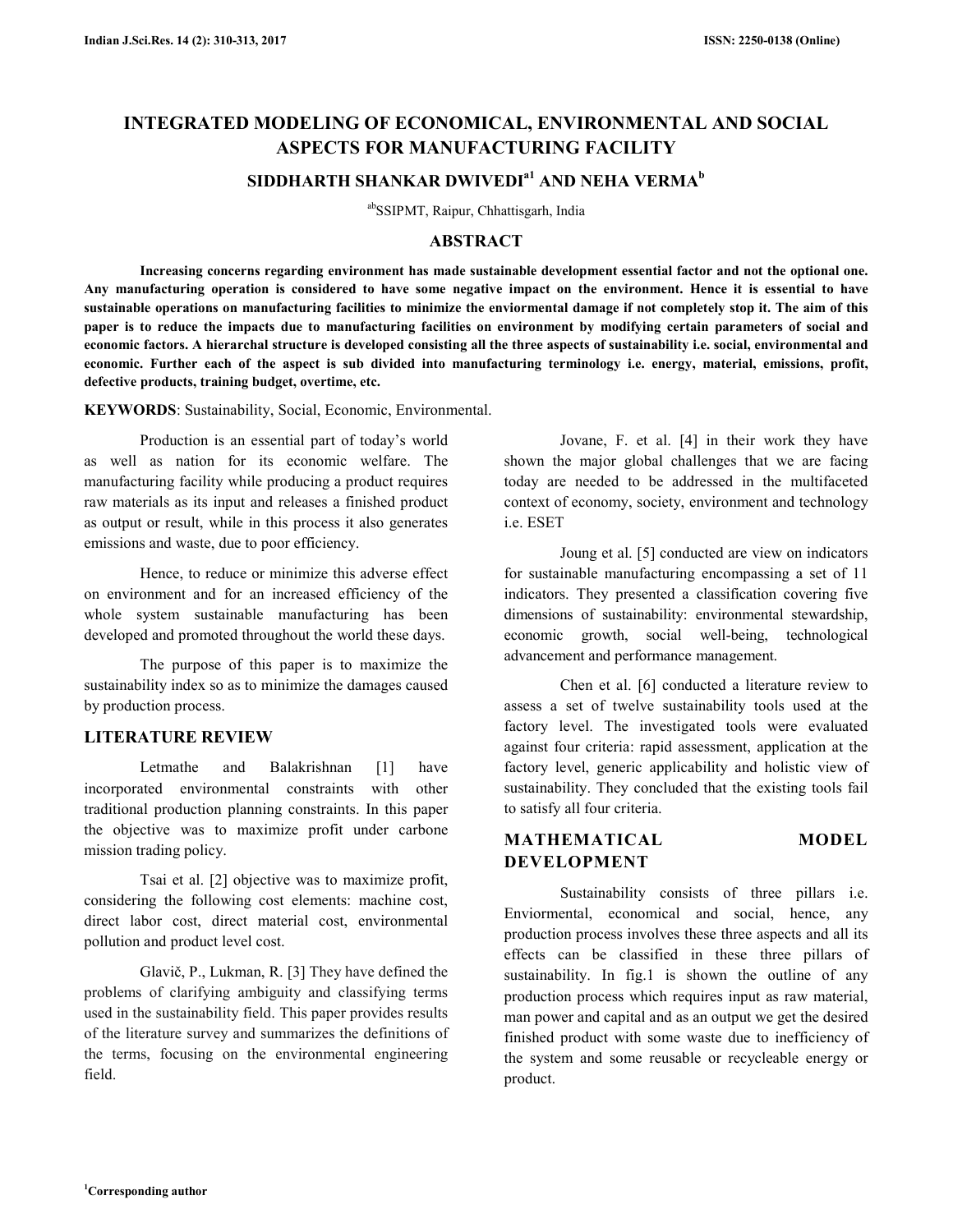

Figure 1: Outline of a production process and its 3 **effects** 

The aim of our paper is to derive a mathematical The aim of our paper is to derive a mathematical model so as to find optimal sustainability index and maximize sustainability. Hence is this process three pillars of sustainability are taken i.e. Enviormental, social and economic.

### **MATHEMATICAL MODEL GENERATION**

This model of sustainability with all the 3 This model of sustainability with all the 3 aspects of sustainability unlike other models which deals basically with economic and enviormental aspects of basically with economic and enviormental aspects of sustainability. Here, sustainability and its three aspects are sub classified.



 For each sub classification a equation is For each sub classification a equation is developed [7] for finding the optimum sustainability index.

Parameters:

| u          | Elements of the first hierarchy levelof environmental                           |
|------------|---------------------------------------------------------------------------------|
|            | indicators                                                                      |
| V          | Elements of the second hierarchy level in                                       |
|            | environmental indicators                                                        |
| W          | Product type, $k = 1, , N$                                                      |
| X          | Elements of thefirsthierarchylevel in economic and                              |
|            | social indicators                                                               |
| y          | Input type                                                                      |
| z          | Hazardous material type                                                         |
| MH         | Man-hours/unit weight of product w                                              |
| W          |                                                                                 |
| P          | Number of products                                                              |
| $\Phi$ w   | Ratio of recyclable products                                                    |
| <b>EZW</b> | Amount of hazardous materialz in product w (kg)                                 |
| AT         | Available regular time (h)                                                      |
| Gw         | Amount of waterconsumed per unit weight of product                              |
|            | $w(m^3/kg)$                                                                     |
| WG         | Amount of waste water per unit weight of productw                               |
| W          | $(m^3/kg)$                                                                      |
|            |                                                                                 |
| DE         | Amount ofCO2generated inthe production of the unit                              |
| W          | weight of productw                                                              |
| ey1        | AmountofemissionsresultingfromonekWhofelectricityg                              |
|            | eneratedfromconventional generation (kg CO2/kWh)                                |
| ey2        | Amountofemissionsresultingfromthetransportationofthe                            |
|            | unitweightperunitdistance (kg CO2/tkm)                                          |
| αw         | Percentage of defects of product w                                              |
| Jw         | Demand forproduct w(kg)                                                         |
| hw         | Amount of energy consumed in producing a unit                                   |
| Rmi        | weight of product w (kWh/kg)<br>Minimumallowable percentage of renewable energy |
|            |                                                                                 |
| n<br>Rma   | used $(\%)$<br>Maximumpercentage of renewable energy used (%)                   |
|            |                                                                                 |
| X<br>I     | Available working capital (Egyptian Pound (EGP);                                |
|            | 1EGP=0.13 USD)                                                                  |
| Eh         | Cost of 1 kWh of electricity via renewable resources                            |
|            | (EGP/kWh)                                                                       |
| Ee         | Price of electricity purchased from the grid (EGP/kWh)                          |
| ryw        | Quantity of inputtype y in product k(kg/kg)                                     |
| ey         | Unit cost of input type y (EGP/kg)                                              |
| yw         | Selling price of the unit weight of product w(EGP/kg)                           |
| gw         | Transportation distance of productw(km)                                         |
| D          | The maximum possiblenumber of diversified products                              |
|            | in the<br>considered industry                                                   |
| М          | Total manpower                                                                  |
| lw         | Product fraction                                                                |
| Rx         | Labor rate for regular time (EGP/worker hour)                                   |
|            |                                                                                 |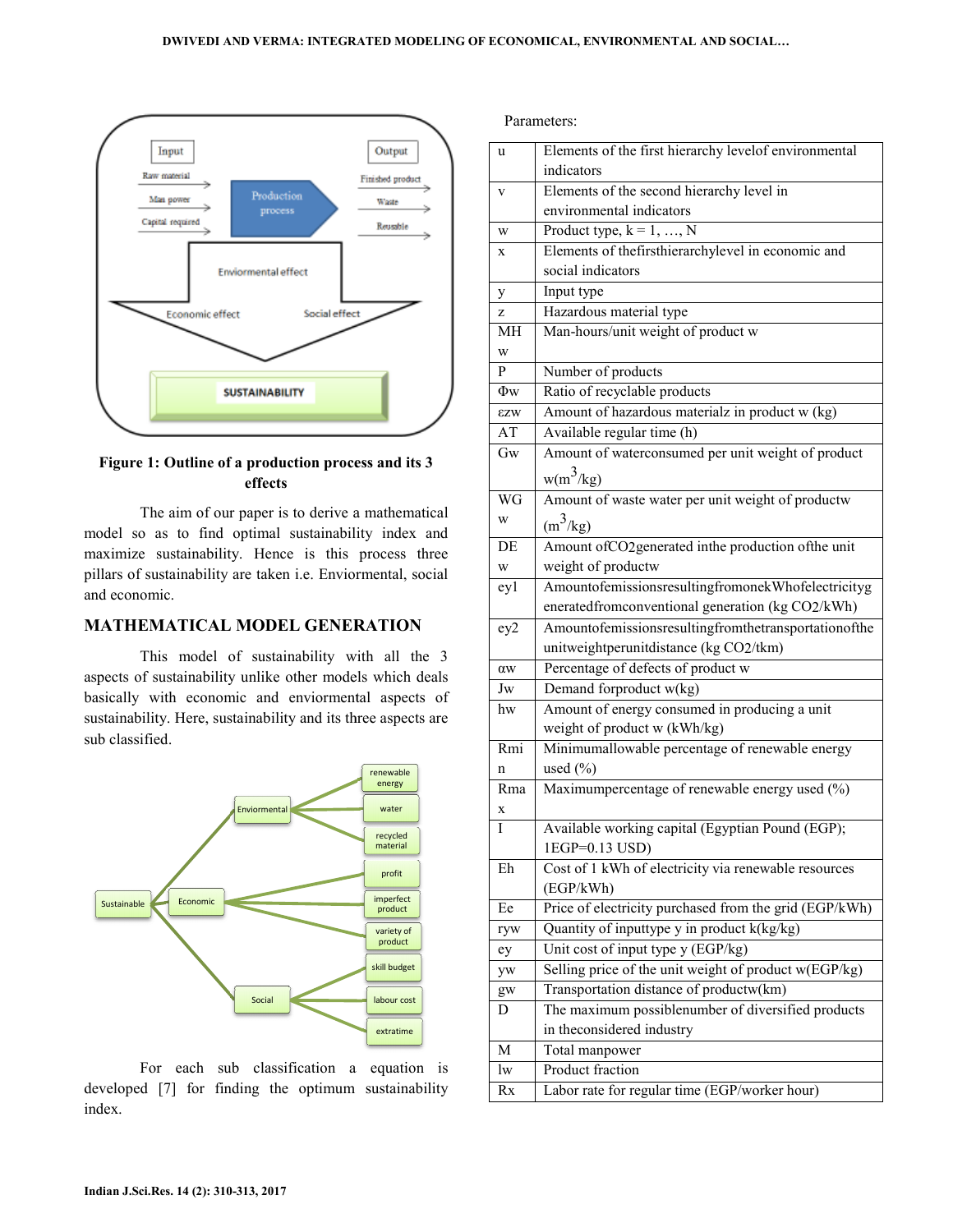| Ro         | Labor rate for over time (EGP/worker hour)              |
|------------|---------------------------------------------------------|
| Hz         | Maximum permissible amount of hazardous material of     |
|            | typezto include (kg)                                    |
| $L\beta m$ | Maximum allowed overtime expressed as a percentage      |
| ax         | of regular time $(\%)$                                  |
| Ijmi       | Minimumtraining budget (EGP)                            |
| n          |                                                         |
| W7u        | Weightofsub-indicatoruofthev-                           |
| V          | the lement infirst hierarchallevel of the environmental |
|            | indicators                                              |
| W8x        |                                                         |
|            | Weight of the x-th element of economic indicators       |

Equations:

Decision Variables:

| IJ           | Training budget (EGP)                                |
|--------------|------------------------------------------------------|
| <b>SW</b>    | Amount produced from product $w(kg)$                 |
| ht           | Renewableenergyusedexpressedasthepercentageoftotal   |
|              | energynecessarytoproducea unit weight of product (%) |
| tw           | Amount of product w to be recycled (kg)              |
| $\,$ qw $\,$ | Amount of product w to be scrapped (kg)              |
| La           | Amount of overtime needed (h)                        |

$$
I11 = \frac{ht \sum_{w} swhw}{\sum_{w} swhw}
$$

$$
I12 = 1 - \frac{\sum_{w} WGwsw}{\sum_{w} swGw}
$$

$$
I13 = \frac{\sum_{w} tw}{\sum_{y} \sum_{w} rywsw}
$$

 $I21 = \frac{\sum_{w} swyw - \sum_{y} \sum_{w} rywswey [Ehht + Ee(1 - ht)] + ATMRx + Ro(max(\sum_{w} MHwsw - ATM, L)) + Ij(x, L)}{E}$  $\Sigma_{\rm w}$  swyw  $122 = 1 - \frac{\sum_{w} \alpha wsw}{\sum_{w} wsw}$  $\Sigma_w$  sw  $I23 = \frac{\sum_{w=1}^{N} f k \ln (fk)}{1.54}$  $ln (1/p)$  $I31 = \frac{Ij}{\sum_{i=1}^{N} I_{i}}$  $\sum_{\rm y}\sum_{\rm w}$ rywsw ey +  $\sum_{\rm w}$ swhw [Ehht + Ee(1  $-$  ht)] + ATMRx + Ro(max( $\sum_{\rm w}$ MHwsw  $-$  ATM, L)) + Ij  $132 = 1 - \frac{\max(\sum_{w} \text{MHwsw} - \text{ATM}, \text{L})}{\sqrt{\text{TM}}}$ ATM  $133 =$  $ATMRx + Ro(max(\sum_{w} MHwsw - ATM, L))$  $\sum_{\rm y}\sum_{\rm w}$ rywsw ey + ATMRx + Ro(max( $\sum_{\rm w}$ MHwsw – ATM, L)) +  $\sum_{\rm w}$ swhw [Ehht + Ee(1 – ht)] + Ij

#### **CONCLUSION**

 This work has introduced a integrated modeling of sustainable manufacturing using the three pillars of sustainability i.e. social, economic, enviormental. Waste reduction, labour, renewable energy each aspect of a manufacturing firm has been taken into consideration and necessary formulation has been developed. This formulation can be used by manufacturing facilities for applying sustainable concepts in there firm.

#### **REFERENCES**

- Chen, D.; Schudeleit, T.; Posselt, G.; Thiede, S. A stateof-the-art review and evaluation of tools for factory sustainability assessment. Procedia CIRP 2013, 9, 85–90.
- Joung, C.B.; Carrell, J.; Sarkar, P.; Feng, S.C. Categorization of indicators for sustainable manufacturing. Ecol. Indic. 2013, 24, 148–157.
- Jovane, F.; Yoshikawa, H.; Alting, L.; Boër, C.R.; Westkamper, E.; Williams, D.; Tseng, M.;